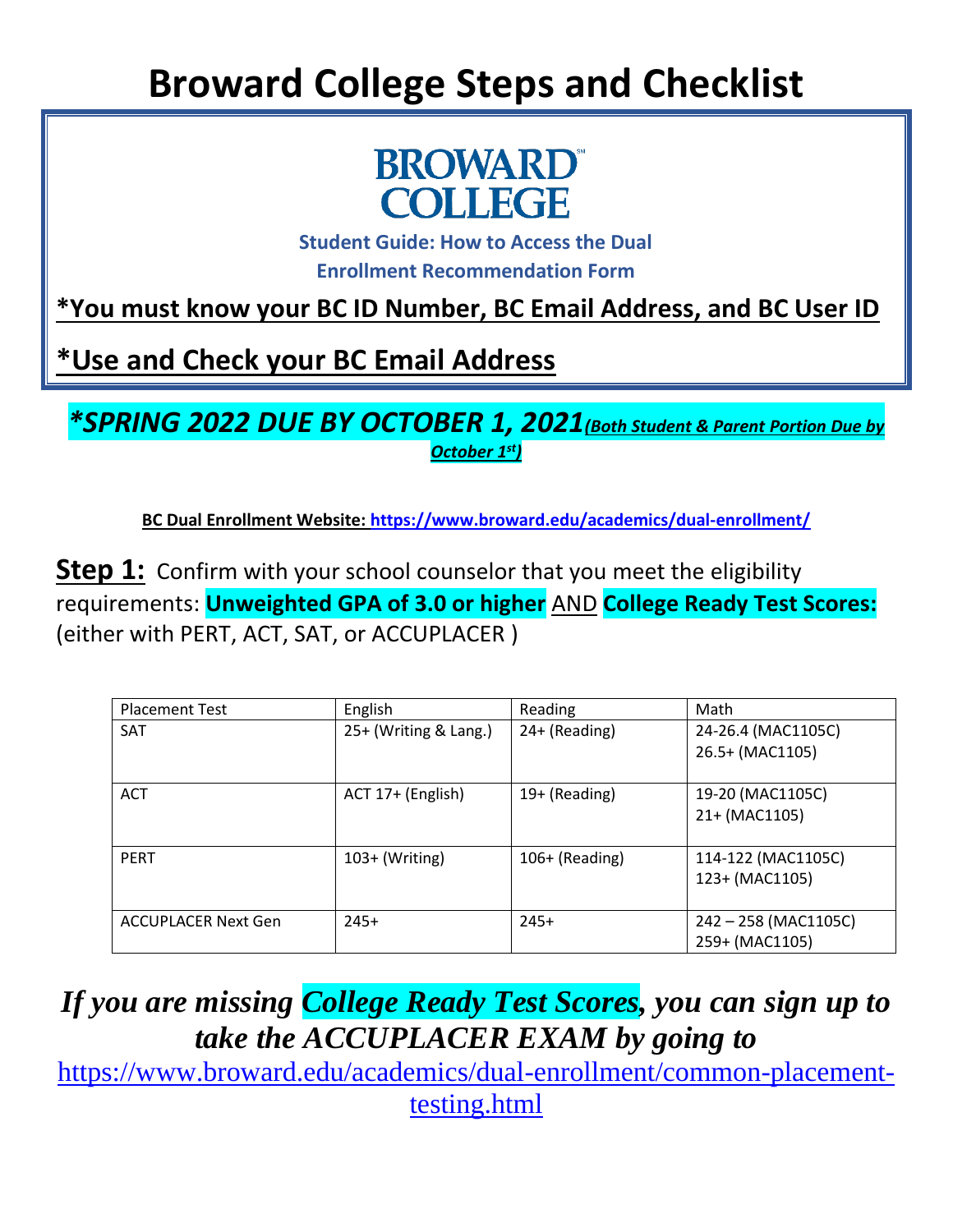## **Broward College Steps and Checklist**

**Step 2:** Apply, if you are **new** to Broward College

**NEW STUDENTS: Apply to Broward College**

<https://mybc.broward.edu/FCCSC/student/applogonnewstudent.jsp>

**Note: If you are a NEW student, you will need to log into your BC One Access Account and set up your account and security questions BEFORE you will be able to click on the link below in Step 3 to complete the Dual Enrollment Recommendation online form.**

**CONTINUING STUDENTS: Go Straight to Step 3**

### **Step 3:** Click on and Complete the online [Dual Enrollment](https://nextgensso.com/sp/startSSO.ping?PartnerIdpId=https://app.onelogin.com/saml/metadata/794707&SpSessionAuthnAdapterId=browardDF&TargetResource=https%3a%2f%2fdynamicforms.ngwebsolutions.com%2fSubmit%2fStart%2f76b53e1a-5598-4750-9b44-0ff97f13d839)  [Recommendation Form](https://nextgensso.com/sp/startSSO.ping?PartnerIdpId=https://app.onelogin.com/saml/metadata/794707&SpSessionAuthnAdapterId=browardDF&TargetResource=https%3a%2f%2fdynamicforms.ngwebsolutions.com%2fSubmit%2fStart%2f76b53e1a-5598-4750-9b44-0ff97f13d839)

- a) Log Into Your BC One Access
- b) Click on "Complete This Form" Dynamic Forms
- c) Complete and SUBMIT the entire student portion. *(Make sure all your information looks good. You cannot go back and change your form once you submit it)*
- d) **Select up to 8 courses** you would like to request *a. Please pay attention to pre-requisites*

#### **Step 4:** Parent Approval

\*Your form will be routed to your parent/legal guardian for approval. Parent/Guardian will need to create an account to access the form.

#### **Step 5:** Counselor Approval

Your Counselor will approve your Dual Enrollment form or Early Admission form. Then Broward College will approve your form. Continuing students, Broward College will email you confirmation of your completed dynamic form